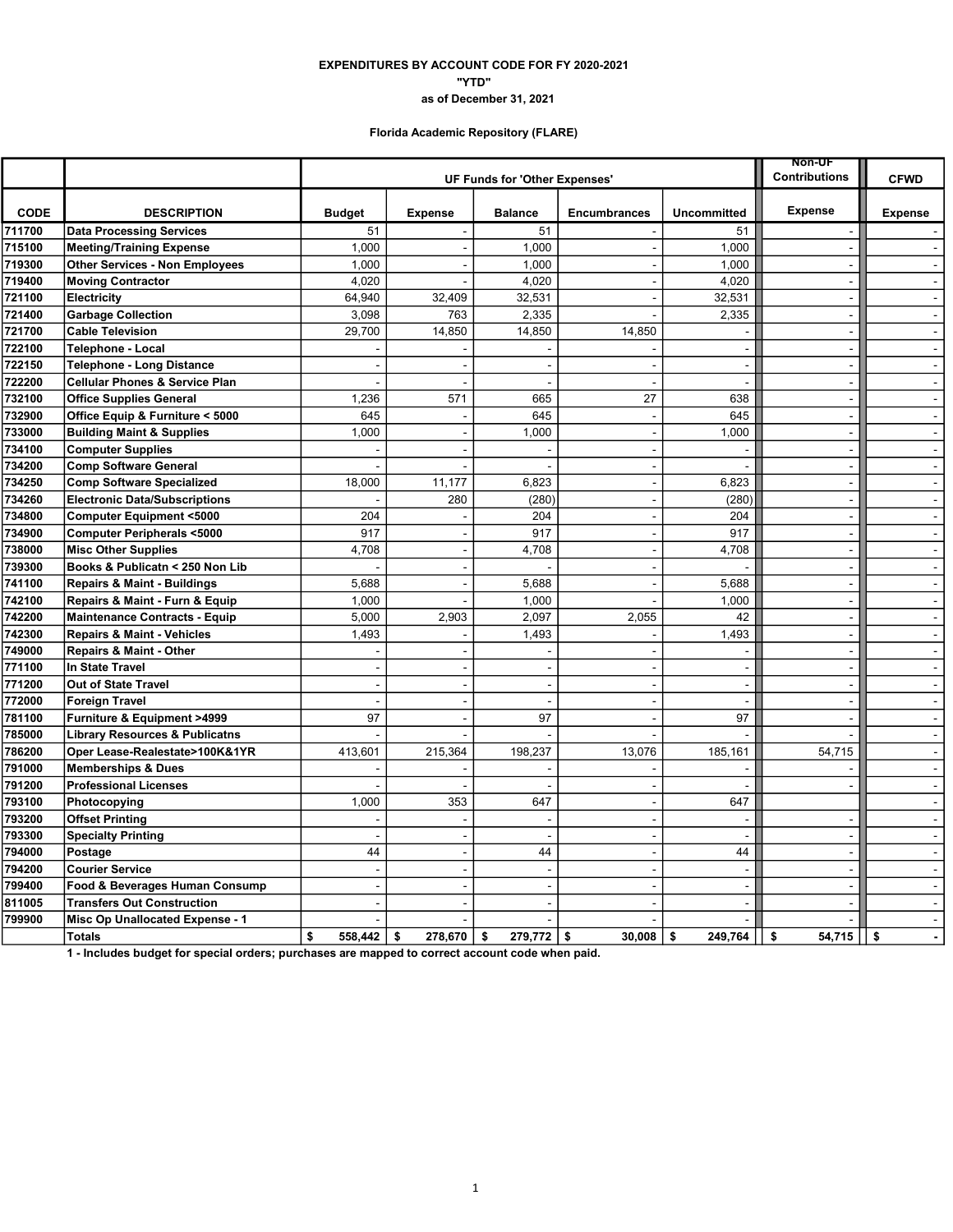### as of November 30, 2021 "YTD" EXPENDITURES BY ACCOUNT CODE FOR FY 2020-2021

# Florida Academic Repository (FLARE)

|             |                                           |                |                               | <b>Non-UF</b>            |                          |                          |                          |                                |
|-------------|-------------------------------------------|----------------|-------------------------------|--------------------------|--------------------------|--------------------------|--------------------------|--------------------------------|
|             |                                           |                | UF Funds for 'Other Expenses' | <b>Contributions</b>     | <b>CFWD</b>              |                          |                          |                                |
| <b>CODE</b> | <b>DESCRIPTION</b>                        | <b>Budget</b>  | <b>Expense</b>                | <b>Balance</b>           | <b>Encumbrances</b>      | <b>Uncommitted</b>       | <b>Expense</b>           | <b>Expense</b>                 |
| 711700      | <b>Data Processing Services</b>           | 51             |                               | 51                       |                          | 51                       |                          |                                |
| 715100      | <b>Meeting/Training Expense</b>           | 1,000          |                               | 1,000                    | $\overline{\phantom{a}}$ | 1,000                    | $\blacksquare$           | $\mathbf{L}$                   |
| 719300      | <b>Other Services - Non Employees</b>     | 1,000          | 66,297                        | (65, 297)                | $\blacksquare$           | (65, 297)                |                          | $\sim$                         |
| 719400      | <b>Moving Contractor</b>                  | 4,020          |                               | 4,020                    |                          | 4,020                    | $\sim$                   | $\blacksquare$                 |
| 721100      | Electricity                               | 64.940         | 27,584                        | 37,356                   | $\overline{a}$           | 37,356                   | $\blacksquare$           | $\omega$                       |
| 721400      | <b>Garbage Collection</b>                 | 3,098          | 683                           | 2,415                    | $\overline{a}$           | 2,415                    | $\sim$                   | $\sim$                         |
| 721700      | <b>Cable Television</b>                   | 29,700         | 14,200                        | 15,500                   | 15,500                   |                          |                          |                                |
| 722100      | Telephone - Local                         |                |                               |                          |                          | $\sim$                   | $\blacksquare$           | $\blacksquare$                 |
| 722150      | <b>Telephone - Long Distance</b>          |                |                               | ÷                        |                          | $\sim$                   | $\sim$                   | $\blacksquare$                 |
| 722200      | <b>Cellular Phones &amp; Service Plan</b> |                |                               | $\overline{a}$           |                          | $\sim$                   |                          | $\blacksquare$                 |
| 732100      | <b>Office Supplies General</b>            | 1,236          | 571                           | 665                      | 27                       | 638                      | $\sim$                   | $\omega$                       |
| 732900      | Office Equip & Furniture < 5000           | 645            |                               | 645                      | $\blacksquare$           | 645                      | $\overline{\phantom{a}}$ | $\blacksquare$                 |
| 733000      | <b>Building Maint &amp; Supplies</b>      | 1,000          | $\blacksquare$                | 1,000                    | $\blacksquare$           | 1,000                    | $\overline{\phantom{a}}$ | $\tilde{\phantom{a}}$          |
| 734100      | <b>Computer Supplies</b>                  |                | ٠                             |                          | $\overline{\phantom{0}}$ | $\overline{\phantom{a}}$ | $\blacksquare$           | $\blacksquare$                 |
| 734200      | <b>Comp Software General</b>              |                | ÷.                            | $\blacksquare$           | $\sim$                   | $\sim$                   | $\sim$                   | $\sim$                         |
| 734250      | <b>Comp Software Specialized</b>          | 18,000         | 18,000                        | $\overline{a}$           |                          | $\sim$                   |                          | $\tilde{\phantom{a}}$          |
| 734260      | <b>Electronic Data/Subscriptions</b>      |                | 280                           | (280)                    | $\blacksquare$           | (280)                    |                          | $\mathbf{r}$                   |
| 734800      | <b>Computer Equipment &lt;5000</b>        | 204            |                               | 204                      | $\blacksquare$           | 204                      | $\sim$                   | $\mathbf{r}$                   |
| 734900      | <b>Computer Peripherals &lt;5000</b>      | 917            |                               | 917                      | $\overline{\phantom{a}}$ | 917                      |                          | $\blacksquare$                 |
| 738000      | <b>Misc Other Supplies</b>                | 4,708          | $\sim$                        | 4,708                    | $\blacksquare$           | 4,708                    | $\overline{\phantom{a}}$ | $\mathbf{u}$                   |
| 739300      | Books & Publicatn < 250 Non Lib           |                | ÷,                            |                          |                          |                          | $\sim$                   | $\sim$                         |
| 741100      | <b>Repairs &amp; Maint - Buildings</b>    | 5.688          | J.                            | 5.688                    |                          | 5,688                    |                          | $\blacksquare$                 |
| 742100      | Repairs & Maint - Furn & Equip            | 1,000          |                               | 1,000                    |                          | 1,000                    | $\sim$                   | $\blacksquare$                 |
| 742200      | <b>Maintenance Contracts - Equip</b>      | 5,000          | 2,903                         | 2,097                    | 2,055                    | 42                       | $\overline{\phantom{a}}$ | $\mathbf{r}$                   |
| 742300      | <b>Repairs &amp; Maint - Vehicles</b>     | 1,493          | ÷,                            | 1,493                    | $\blacksquare$           | 1,493                    | $\blacksquare$           | $\blacksquare$                 |
| 749000      | <b>Repairs &amp; Maint - Other</b>        |                |                               |                          |                          | $\blacksquare$           | $\blacksquare$           | $\blacksquare$                 |
| 771100      | <b>In State Travel</b>                    | $\overline{a}$ | ÷,                            | $\sim$                   | $\overline{a}$           | $\sim$                   | $\sim$                   | $\sim$                         |
| 771200      | Out of State Travel                       |                | ÷,                            |                          |                          | $\blacksquare$           |                          | $\tilde{\phantom{a}}$          |
| 772000      | <b>Foreign Travel</b>                     |                | ÷,                            | $\sim$                   | $\blacksquare$           | $\overline{\phantom{a}}$ | $\sim$                   | $\blacksquare$                 |
| 781100      | Furniture & Equipment >4999               | 97             | ÷,                            | 97                       | L.                       | 97                       | $\sim$                   | $\blacksquare$                 |
| 785000      | <b>Library Resources &amp; Publicatns</b> |                |                               |                          |                          |                          | $\sim$                   | $\mathbf{r}$                   |
| 786200      | Oper Lease-Realestate>100K&1YR            | 413,601        | 159,549                       | 254,052                  | 52,588                   | 201,464                  | $\sim$                   | $\sim$                         |
| 791000      | <b>Memberships &amp; Dues</b>             |                |                               |                          |                          | $\sim$                   | $\sim$                   | $\sim$                         |
| 791200      | <b>Professional Licenses</b>              |                |                               |                          |                          | $\overline{\phantom{a}}$ |                          | $\mathbf{r}$                   |
| 793100      | Photocopying                              | 1,000          | 353                           | 647                      | $\overline{\phantom{a}}$ | 647                      |                          | $\blacksquare$                 |
| 793200      | <b>Offset Printing</b>                    |                |                               |                          | $\overline{a}$           | ÷,                       |                          | $\sim$                         |
| 793300      | <b>Specialty Printing</b>                 |                | ÷,                            | $\overline{a}$           | $\sim$                   | $\overline{\phantom{a}}$ | $\sim$                   | $\blacksquare$                 |
| 794000      | Postage                                   | 44             | $\overline{\phantom{a}}$      | 44                       | $\blacksquare$           | 44                       | $\overline{\phantom{a}}$ | $\blacksquare$                 |
| 794200      | <b>Courier Service</b>                    | $\overline{a}$ | $\sim$                        | $\sim$                   | $\sim$                   | $\sim$                   | $\overline{a}$           | $\blacksquare$                 |
| 799400      | Food & Beverages Human Consump            |                | J.                            | $\overline{\phantom{a}}$ |                          | $\overline{\phantom{a}}$ | ÷,                       | $\overline{\phantom{a}}$       |
| 811005      | <b>Transfers Out Construction</b>         |                |                               | ÷                        |                          | $\sim$                   | $\sim$                   | $\mathbf{r}$                   |
| 799900      | Misc Op Unallocated Expense - 1           |                |                               |                          |                          |                          |                          | $\blacksquare$                 |
|             | Totals                                    | \$<br>558.442  | \$<br>290.420                 | 268,022<br>\$            | 70.170<br>\$             | \$<br>197,852            | \$<br>$\blacksquare$     | \$<br>$\overline{\phantom{a}}$ |

1 - Includes budget for special orders; purchases are mapped to correct account code when paid.